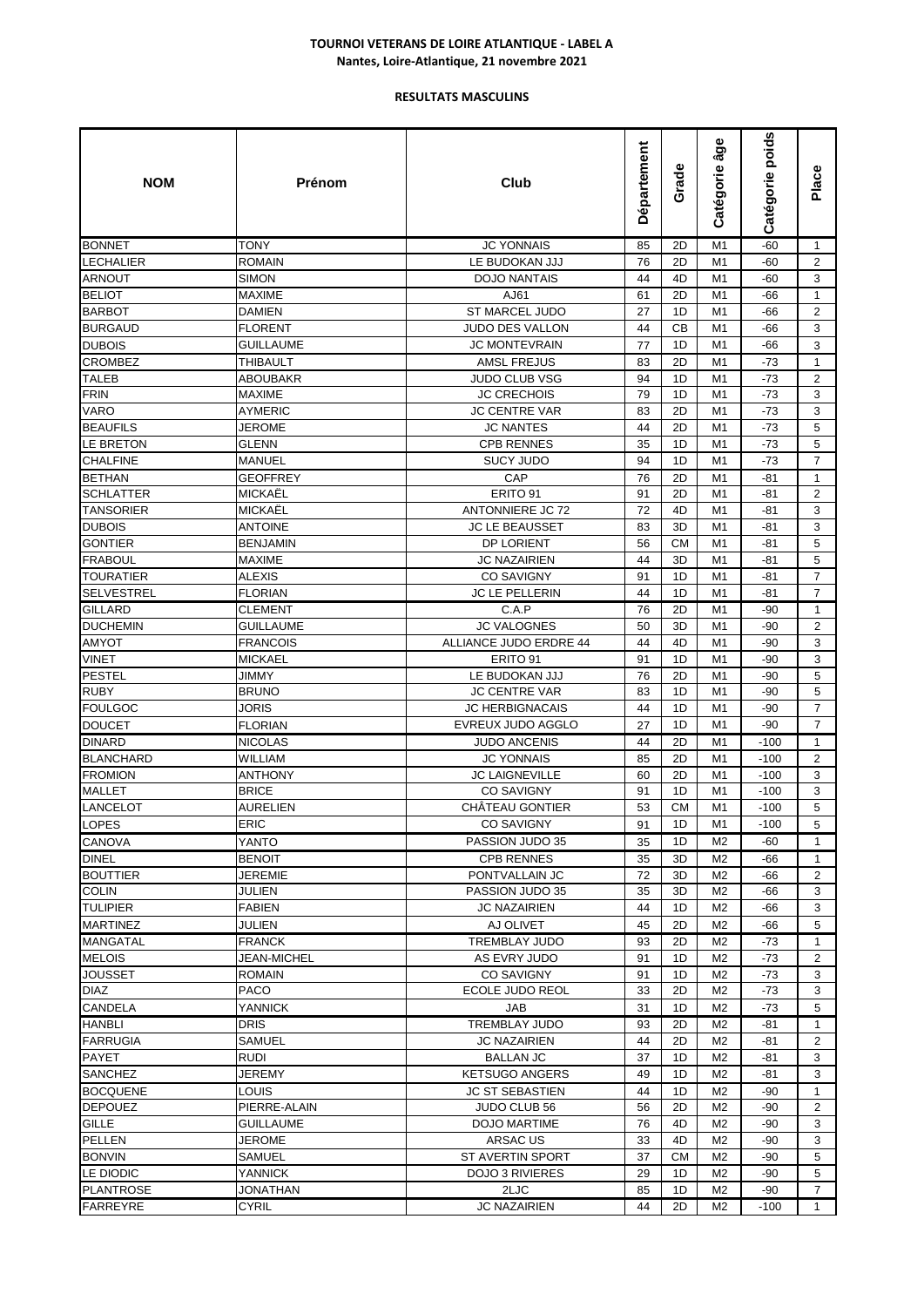| VANBESELAERE                     | JEROME                    | DOJO CASTELNAU         | 33       | 1D              | M2                   | $-100$       | 2                   |
|----------------------------------|---------------------------|------------------------|----------|-----------------|----------------------|--------------|---------------------|
| <b>PERROT</b>                    | <b>BENOIT</b>             | <b>JC GETIGNE</b>      | 44       | <b>CM</b>       | M <sub>2</sub>       | $-100$       | 3                   |
| <b>DEVANNE</b>                   | <b>GHISLAIN</b>           | <b>MPT MONPLAISIR</b>  | 49       | 1D              | M <sub>2</sub>       | $-100$       | 3                   |
| <b>SZKUDLAPSKI</b>               | <b>MICHEL</b>             | <b>JC PONT AUDEMER</b> | 27       | 1D              | M <sub>2</sub>       | $-100$       | 5                   |
| <b>PARMENTIER</b>                | <b>CLEMENT</b>            | CAP                    | 76       | 1D              | M <sub>2</sub>       | 100          | $\mathbf{1}$        |
| <b>COULIBALY</b>                 | YOUSSOUF                  | AS EVRY JUDO           | 91       | 1D              | M <sub>2</sub>       | 100          | $\overline{2}$      |
| <b>ROUSSEAU</b>                  | THOMAS                    | <b>JC ROCHEFORTAIS</b> | 17       | 2D              | M <sub>2</sub>       | 100          | 3                   |
| <b>FROGER</b>                    | <b>FLORENT</b>            | <b>JCB SAUMUROIS</b>   | 49       | 1D              | M <sub>2</sub>       | 100          | 3                   |
| <b>MESNIL</b>                    | <b>DIMITRI</b>            | US SOLIDAIRE AM        | 14       | 1D              | M <sub>2</sub>       | 100          | 5                   |
| <b>CLAUZEL</b>                   | <b>ROMAIN</b>             | ARSAC US               | 33       | 1D              | M <sub>2</sub>       | 100          | 5                   |
| <b>FAUCONNIER</b>                | KEVIN                     | ALLIANCE JUDO ERDRE 44 | 44       | 1D              | M <sub>2</sub>       | 100          | $\overline{7}$      |
| <b>HELOUIN</b>                   | <b>BENOIT</b>             | LE BUDOKAN JJJ         | 76       | 4D              | M <sub>3</sub>       | $-60$        | $\mathbf{1}$        |
| <b>BLIN</b>                      | <b>STEVEN</b>             | <b>JC MAYENNAIS</b>    | 53       | 2D              | M <sub>3</sub>       | $-60$        | 2                   |
| <b>MARINHO</b>                   | ANTHONY                   | <b>CG HAUBOURDIN</b>   | 59       | 2D              | M3                   | -60          | 3                   |
| <b>CHARDIN</b>                   | <b>BENJAMIN</b>           | <b>JC MONTIGNY</b>     | 95       | 1D              | M <sub>3</sub>       | $-60$        | 3                   |
| <b>CHEMIN</b>                    | JULIEN                    | PASSION JUDO 35        | 35       | <b>CM</b>       | M <sub>3</sub>       | $-60$        | 5                   |
| <b>VIOLLEAU</b>                  | <b>THOMAS</b>             | <b>COTE DE LUMIERE</b> | 85       | 4D              | M <sub>3</sub>       | -66          | $\mathbf{1}$        |
| <b>CHEMINEL</b>                  | <b>EMMANUEL</b>           | CAP                    | 76       | 2D              | M <sub>3</sub>       | -66          | 2                   |
| <b>RENAUD</b>                    | AURELIEN                  | <b>JC ORTHEZIEN</b>    | 64       | 2D              | M <sub>3</sub>       | $-66$        | 3                   |
| <b>BOBOZO</b>                    | NDANGE KABA DADDY         | <b>SAINGHIN EN MEL</b> | 59       | 2D              | M <sub>3</sub>       | $-66$        | 3                   |
| <b>HUET</b>                      | JEAN                      | <b>DOJO CASTELNAU</b>  | 33       | 1D              | M <sub>3</sub>       | $-66$        | 5                   |
| <b>DUPUIS</b>                    | THOMAS                    | <b>COTE DE LUMIERE</b> | 85       | 1D              | M <sub>3</sub>       | $-66$        | 5                   |
| <b>PANNETIER</b>                 | <b>BENJAMIN</b>           | <b>JUDO CLUB VSG</b>   | 94       | 3D              | M <sub>3</sub>       | -66          | $\overline{7}$      |
| <b>BARTHELEMY</b>                | <b>BLAISE</b>             | <b>JC ST SEBASTIEN</b> | 44       | 2D              | M <sub>3</sub>       | $-73$        | $\mathbf{1}$        |
| <b>NABARRA</b>                   | JULIEN                    | <b>JUDO LANGON</b>     | 33       | 2D              | M <sub>3</sub>       | $-73$        | $\overline{2}$      |
| <b>TRIHAN</b>                    | <b>NICOLAS</b>            | <b>JC VENDOME USV</b>  | 41       | 1D              | M3                   | $-73$        | 3                   |
| <b>ALLAIN</b>                    | <b>MICKAEL</b>            | PAYS GALLO             | 35       | 1D              | M <sub>3</sub>       | $-73$        | 3                   |
| AGAD                             | AXEL                      | VIGNEUX JC OLYM        | 91       | 1D              | M <sub>3</sub>       | -73          | 5                   |
| <b>BULTEZ</b>                    | FRANCK                    | JAB                    | 31       | 1D              | M <sub>3</sub>       | $-73$        | 5                   |
| <b>BERNAUD</b>                   | <b>RONAN</b>              | PASSION JUDO 35        | 35       | 3D              | M <sub>3</sub>       | $-73$        | $\overline{7}$      |
| <b>RICHARD</b>                   | TONY                      | DOJO PT CHÂTEAU        | 44       | 3D              | M <sub>3</sub>       | $-73$        | 7                   |
| <b>PFLUGER</b>                   | <b>SYLVAIN</b>            | SO CANDE               | 49       | 1D              | M <sub>3</sub>       | $-73$        | <b>NC</b>           |
| DARDEAU                          | DAVID                     | <b>UNION JUDOKA</b>    | 87       | <b>CV</b>       | M <sub>3</sub>       | $-73$        | <b>NC</b>           |
| LE MER                           | <b>MIREC</b>              | <b>AIJAKU CLUB</b>     | 75       | 1D              | M <sub>3</sub>       | $-73$        | <b>NC</b>           |
| <b>BAUMONT</b>                   | ALEXANDRE                 | <b>US DACQUOISE</b>    | 40       | 2D              | M <sub>3</sub>       | $-81$        | $\mathbf{1}$        |
| JACQUES                          | PEDRO                     | <b>JC ST SEBASTIEN</b> | 44       | <b>CM</b>       | M <sub>3</sub>       | $-81$        | 2                   |
| <b>FARRUGIA</b>                  | <b>DAVID</b>              | AM ST GEORGES          | 28       | 2D              | M <sub>3</sub>       | $-81$        | 3                   |
| <b>DOLLIOU</b>                   | LUDWIG                    | 2LJC                   | 85       | 1D              | M <sub>3</sub>       | $-81$        | 3                   |
| <b>TOUTAIN</b>                   | <b>XAVIER</b>             | <b>JC NAZAIRIEN</b>    | 44       | <b>CM</b>       | M <sub>3</sub>       | $-81$        | 5                   |
| <b>COMMEREUC</b>                 | DAVID                     | PASSION JUDO 35        | 35       | 1D              | M <sub>3</sub>       | -81          | 5                   |
| <b>BUISSON</b><br><b>SOUCHAY</b> | LIONEL<br><b>PHILIPPE</b> | JAB<br>EC JUDO CHARRON | 31<br>17 | 1D<br><b>CM</b> | M3<br>M <sub>3</sub> | -81<br>$-81$ | 7<br>$\overline{7}$ |
| <b>REUZE</b>                     | <b>OLIVIER</b>            | EC JUDO CHARRON        | 17       | CМ              |                      | -81          |                     |
| <b>LECOQ</b>                     | JULIEN                    | UNION JUDOKA           | 87       | 1D              | M3<br>M <sub>3</sub> | -81          | NC<br>NC.           |
| <b>AUTET</b>                     | <b>FABIEN</b>             | <b>DOJO CASTELNAU</b>  | 33       | CМ              | M3                   | -81          | ΝC                  |
| <b>EVANGELISTA</b>               | <b>AURELIEN</b>           | <b>MORSANG SPORTS</b>  | 91       | 1D              | M3                   | $-90$        | 1                   |
| <b>MAURY</b>                     | SEBASTIEN                 | JAB                    | 31       | 1D              | M <sub>3</sub>       | -90          | 2                   |
| <b>GADRAT</b>                    | <b>GUILLAUME</b>          | <b>JC NEUBOURG</b>     | 27       | 1D              | M <sub>3</sub>       | $-90$        | 3                   |
| <b>MBEGA</b>                     | <b>THEODORE</b>           | AS EVRY JUDO           | 91       | 1D              | M <sub>3</sub>       | $-100$       | $\mathbf{1}$        |
| TISSERAND                        | ERWAN                     | AL QUEVEN JUDO         | 56       | 4D              | M3                   | $-100$       | 2                   |
| <b>ROBIN</b>                     | JULIEN                    | <b>JC CRECHOIS</b>     | 79       | 1D              | M <sub>3</sub>       | $-100$       | 3                   |
| LE LOUER                         | JEROME                    | LILLE UC JUDO          | 59       | 1D              | M <sub>3</sub>       | $-100$       | 3                   |
| <b>CAZOTTES</b>                  | <b>NICOLAS</b>            | JAB                    | 31       | 1D              | M <sub>3</sub>       | $-100$       | 5                   |
| ROBERT                           | NICOLAS                   | SO CANDE               | 49       | 2D              | M <sub>3</sub>       | $-100$       | 5                   |
| <b>RAGOT</b>                     | <b>BENJAMIN</b>           | JC NAZAIRIEN           | 44       | 1D              | M <sub>3</sub>       | $-100$       | $\overline{7}$      |
| <b>BOSSAERT</b>                  | CHRISTOPHE                | <b>CG HAUBOURDIN</b>   | 59       | 2D              | M <sub>3</sub>       | $-100$       | $\overline{7}$      |
| QUEVAL                           | MATHIEU                   | <b>JC BRIONNE</b>      | 27       | <b>CM</b>       | M <sub>3</sub>       | 100          | $\mathbf{1}$        |
| <b>FOULATIER</b>                 | FRANK                     | BR JUDO ST MARC        | 29       | 2D              | M <sub>3</sub>       | 100          | 2                   |
| <b>DUPUIS</b>                    | <b>BAPTISTE</b>           | HAVRE ATHLETIC         | 76       | CV              | M3                   | 100          | 3                   |
| JAOUEN                           | <b>MICKAEL</b>            | <b>JC GETIGNE</b>      | 44       | 2D              | M4                   | -60          | 1                   |
| <b>GOUAS</b>                     | <b>THIERRY</b>            | <b>JC NEUBOURG</b>     | 27       | <b>CM</b>       | M4                   | -60          | 2                   |
| <b>BERNARD</b>                   | <b>NICOLAS</b>            | LA ROCHELLE JUDO       | 17       | 3D              | M4                   | $-66$        | $\mathbf{1}$        |
| <b>CHABBAUD</b>                  | XAVIER                    | <b>BALLAN JC</b>       | 37       | 2D              | M4                   | -66          | 2                   |
| NEDELEC                          | JORD                      | AS CHERBOURG           | 50       | 1D              | M4                   | -66          | 3                   |
| <b>BERGES</b>                    | OLIVIER                   | JAB                    | 31       | 3D              | M4                   | -66          | 3                   |
| LE PIOUFFLE                      | <b>GUILLAUME</b>          | <b>JC GETIGNE</b>      | 44       | 1D              | M4                   | -66          | 5                   |
|                                  |                           |                        |          |                 |                      |              |                     |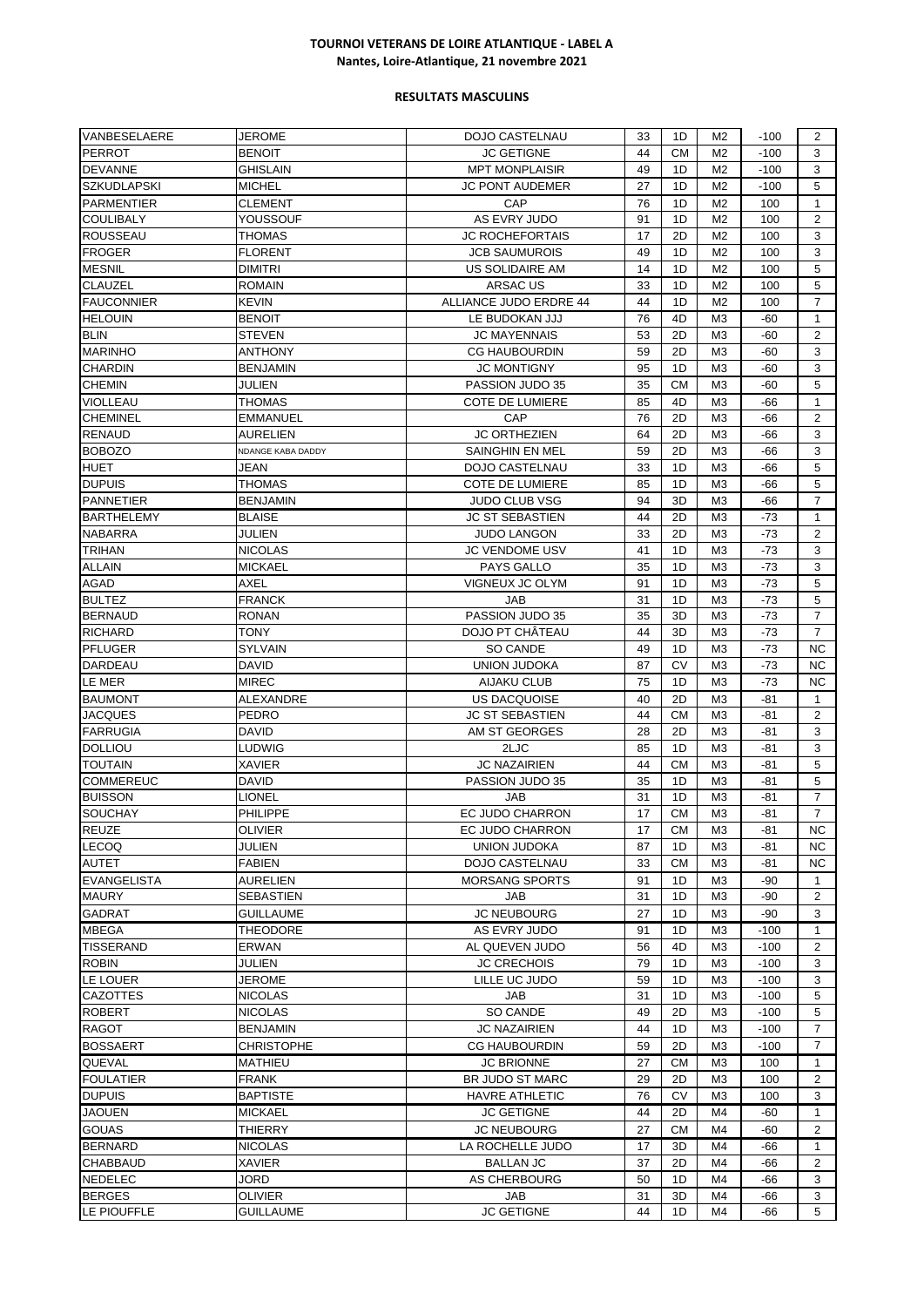| <b>SERRANO</b>                        | <b>RAPHAEL</b>                  | ST SAVIN OFF                            | 33       | 1D        | M4             | -66          | 5                   |
|---------------------------------------|---------------------------------|-----------------------------------------|----------|-----------|----------------|--------------|---------------------|
| <b>MILLET</b>                         | JEROME                          | <b>EC JUDO CHARRON</b>                  | 17       | 4D        | M4             | $-73$        | $\mathbf{1}$        |
| <b>LEYS</b>                           | <b>DAVID</b>                    | SAINGHIN EN MEL                         | 59       | 2D        | M4             | $-73$        | 2                   |
| <b>MATHON</b>                         | <b>ERIC</b>                     | STE LUCE-THOUARE JUDO                   | 44       | <b>CM</b> | M4             | $-73$        | 3                   |
| <b>BOUERY</b>                         | THIERRY                         | NOYON JC                                | 60       | 2D        | M4             | $-73$        | 3                   |
| <b>GAULTIER</b>                       | FRANCOIS                        | JC AUTHEUIL AUTHOUILLET                 | 27       | 2D        | M4             | -73          | 5                   |
| EL MIR                                | AHMED                           | <b>TREMBLAY JUDO</b>                    | 93       | 1D        | M4             | $-73$        | 5                   |
| <b>BRAHIM</b>                         | <b>XAVIER</b>                   | <b>CS LOUVIGNEEN</b>                    | 35       | 1D        | M4             | $-73$        | $\overline{7}$      |
| <b>BABISE</b>                         | <b>DAVID</b>                    | AM ROBINSONNAIS                         | 92       | 4D        | M4             | $-81$        | $\mathbf{1}$        |
| <b>GOUEDARD</b>                       | YOUEN                           | ASB REZE                                | 44       | 1D        | M4             | -81          | $\overline{2}$      |
| <b>GUIOD</b>                          | LAURENT                         | <b>JC NEUBOURG</b>                      | 27       | 1D        | M4             | -81          | 3                   |
| <b>HUMEAU</b>                         | <b>FLORIAN</b>                  | <b>JUDO CLUB 56</b>                     | 56       | 1D        | M4             | $-81$        | 3                   |
| <b>SOUCHON</b>                        | JEROME                          | <b>TREMBLAY JUDO</b>                    | 93       | 1D        | M4             | $-81$        | 5                   |
| <b>BERTE</b>                          | <b>FABIEN</b>                   | <b>FBG BETHUNE</b>                      | 59       | 4D        | M4             | $-81$        | 5                   |
| <b>GRIGNARD</b>                       | David                           | EC JUDO CHARRON                         | 17       | 1D        | M4             | -81          | 7                   |
| <b>BOISNARD</b>                       | ARNAUD                          | <b>JC NAZAIRIEN</b>                     | 44       | 1D        | M4             | $-90$        | 1                   |
| <b>GESBA</b>                          | AHMEDA                          | <b>SCM CHATILLON</b>                    | 92       | <b>CM</b> | M4             | $-90$        | 2                   |
| <b>DESILLES</b>                       | JEAN-FRANCOIS                   | <b>JC LIFFRE</b>                        | 35       | 2D        | M4             | $-90$        | 3                   |
| DE JESUS                              | <b>NELSON</b>                   | EC JUDO CHARRON                         | 17       | <b>CM</b> | M4             | $-90$        | 3                   |
| <b>RAVOT</b>                          | <b>CHRISTOPHE</b>               | <b>BALLAN JC</b>                        | 37       | 2D        | M4             | $-100$       | 1                   |
| LESENNE                               | <b>GREGORY</b>                  | <b>JC GETIGNE</b>                       | 44       | <b>CM</b> | M4             | $-100$       | $\overline{2}$      |
| <b>DOUESNARD</b>                      | YANN                            | <b>HAVRE ATHLETIC</b>                   | 76       | 1D        | M4             | 100          | $\mathbf{1}$        |
| MAGLOIRE LA GREVE                     | YANNICK                         | <b>CAM CAUDEBEC</b>                     | 76       | <b>CM</b> | M4             | 100          | 2                   |
| <b>BOUDET</b>                         | <b>BRUNO</b>                    | AM ST GEORGES                           | 28       | 2D        | M <sub>5</sub> | $-60$        | 1                   |
| <b>HEBERT</b>                         | FRANCK                          | LE BUDOKAN JJJ                          | 76       | 2D        | M <sub>5</sub> | -60          | 2                   |
| <b>GOURAUD</b>                        | <b>PASCAL</b>                   | <b>SICS BOUCAU TARNOS</b>               | 64       | 5D        | M <sub>5</sub> | -60          | 3                   |
| LE CALLONNEC                          | YVONNICK                        | AL JUDO LANGUEUX                        | 22       | 1D        | M <sub>5</sub> | $-60$        | 3                   |
| <b>HELOUIN</b>                        | <b>DAVID</b>                    | LE BUDOKAN JJJ                          | 76       | 2D        | M <sub>5</sub> | -66          | $\mathbf{1}$        |
| <b>CHAUVEAU</b>                       | <b>SEBASTIEN</b>                | <b>JC ST SEBASTIEN</b>                  | 44       | 3D        | M <sub>5</sub> | -66          | 2                   |
| <b>BABALIAN</b>                       | JEAN-MARC                       | ALLIANCE JUDO ERDRE 44                  | 44       | 1D        | M <sub>5</sub> | -73          | 1                   |
| <b>ANTOINE</b>                        | <b>FREDERIC</b>                 | AM ST GEORGES                           | 28       | 1D        | M <sub>5</sub> | $-73$        | $\overline{2}$      |
| <b>EL MOURID</b>                      | <b>MOHAMED</b>                  | <b>TREMBLAY JUDO</b>                    | 93       | <b>CM</b> | M <sub>5</sub> | $-73$        | 3                   |
| LAIDET                                | RAPHAEL                         | <b>JC BOUGUENAIS</b>                    | 44       | 3D        | M <sub>5</sub> | $-73$        | 3                   |
| <b>RACAPE</b>                         | JACQUES                         | STE LUCE-THOUARE JUDO                   | 44       | 1D        | M <sub>5</sub> | -73          | 5                   |
| <b>MABILLON</b>                       | <b>WILLY</b>                    | US DES CHEMINOTS                        | 8        | 5D        | M <sub>5</sub> | -81          | $\mathbf{1}$        |
| <b>MANETTE</b>                        | <b>CHRISTOPHE</b>               | <b>UJ37 TOURS</b>                       | 37       | 2D        | M <sub>5</sub> | $-81$        | 2                   |
| <b>BRISSAIRE</b>                      | <b>SYLVAIN</b>                  | AJ OLIVET                               | 45       | 1D        | M <sub>5</sub> | -81          | 3                   |
| <b>GANDON</b>                         | <b>JEAN-MICHEL</b>              | J.C.M.B                                 | 35       | 4D        | M <sub>5</sub> | -81          | 3                   |
| CAZIN                                 | <b>REGIS</b>                    | <b>JC BREVINOIS</b>                     | 44       | 2D        | M <sub>5</sub> | -81          | 5                   |
| <b>MALDONADO</b>                      | JUAN                            | <b>SHOGUN BEYNES</b>                    | 78       | 1D        | M <sub>5</sub> | -81          | 5                   |
| PELISSON                              | <b>RICHARD</b>                  | <b>JSB SAUMUROIS</b>                    | 49       | 3D        | M <sub>5</sub> | -90          | 1                   |
| <b>LEBOT</b>                          | <b>JACQUES</b>                  | <b>DOJO MARSIEN</b>                     | 44       | 1D        | M <sub>5</sub> | $-90$        | $\overline{2}$      |
| <b>BERNAND</b>                        | LUC                             | AM ST GEORGES                           | 28       | 1D        | M5             | -90          | 3                   |
| <b>FAYOLLE</b>                        | <b>EMMANUEL</b>                 | ECOLE DE JUDO A                         | 80       | 3D        | M <sub>5</sub> | -90          | 3                   |
| <b>MEREL</b>                          | <b>FABIEN</b>                   | AS BONDY JUDO                           | 93       | 2D        | M <sub>5</sub> | $-100$       | $\mathbf{1}$        |
| <b>VINCENT</b>                        | <b>SAMUEL</b>                   | <b>JC BEAUFORTAIS</b>                   | 49       | 3D        | M <sub>5</sub> | $-100$       | $\mathbf{2}$        |
| <b>MARTIN</b>                         | <b>FRANCK</b>                   | <b>JC NEUBOURG</b>                      | 27       | 1D        | M <sub>5</sub> | $-100$       | 3                   |
| <b>CORBEL</b>                         | <b>SEBASTIEN</b>                | <b>JC NEUBOURG</b>                      | 27       | СM        | M <sub>5</sub> | $-100$       | 3                   |
| <b>GUICHARD</b>                       | <b>HUGUES</b>                   | PASSION JUDO 35                         | 35       | 4D        | M6             | -66          | 1                   |
| <b>STANKOFF</b>                       | GILLES                          | ACLEF JUDO                              | 75       | 4D        | M <sub>6</sub> | -66          | 2                   |
| <b>OUARTI</b>                         | KAMEL                           | <b>TREMBLAY JUDO</b>                    | 93       | 2D        | M6             | $-73$        | 1                   |
| <b>GUILLERM</b>                       | <b>PATRICK</b>                  | <b>DOJO GUJANAIS</b>                    | 33       | 2D        | M6             | -81          | 1                   |
| <b>MAREY</b>                          | CHRISTIAN                       | US VESINET                              | 78       | 3D        | M6             | -81          | 2                   |
| <b>BARBOT</b>                         | THIERRY                         | <b>CS LOUVIGNEEN</b>                    | 35       | 1D        | M <sub>6</sub> | -81          | 3                   |
| <b>VRIGNAUD</b>                       | <b>PASCAL</b>                   | U.J.L.V                                 | 85       | 2D        | M <sub>6</sub> | $-90$        | $\mathbf{1}$        |
| <b>MARTIN</b>                         | <b>BRUNO</b>                    | JAB                                     | 31       | 4D        | M6             | $-90$        | 2                   |
| <b>BLON</b>                           | <b>FREDERIC</b>                 | ALLIANCE JUDO ERDRE 44                  | 44       | 4D        | M6             | 100          | 1                   |
| TRABELSI                              | MILED                           | FLAM 91                                 | 91       | 1D        | M6             | 100          | 2                   |
|                                       |                                 |                                         | 44       | 2D        |                |              | 3                   |
| <b>RONCERAY</b><br><b>JEAN-GILLES</b> | <b>MARC</b><br><b>CHRISTIAN</b> | <b>ASB REZE</b><br><b>TREMBLAY JUDO</b> | 93       | 3D        | M6<br>M7       | 100<br>$-66$ | $\mathbf{1}$        |
| ANNET                                 | PIERRE                          | JC DE PERIGUEU                          | 24       | 4D        | M7             | $-66$        | $\mathbf{2}$        |
|                                       |                                 |                                         |          |           |                |              | 3                   |
| <b>DEVANNE</b>                        | <b>PATRICE</b>                  | <b>MPT MONPLAISIR</b>                   | 49       | 2D<br>4D  | M7<br>M7       | -66          |                     |
| PALTANI<br><b>SCHILLER</b>            | <b>DIDIER</b><br><b>PATRICE</b> | JUDO CLUB 56<br><b>JC ST LOIS</b>       | 56<br>50 | 2D        | M7             | -73          | 1<br>$\overline{2}$ |
|                                       |                                 |                                         |          |           |                | -73          | 3                   |
| <b>MENARD</b>                         | JEAN-LUC                        | LE MANS ASL CER                         | 72       | 2D        | M7             | -73          |                     |